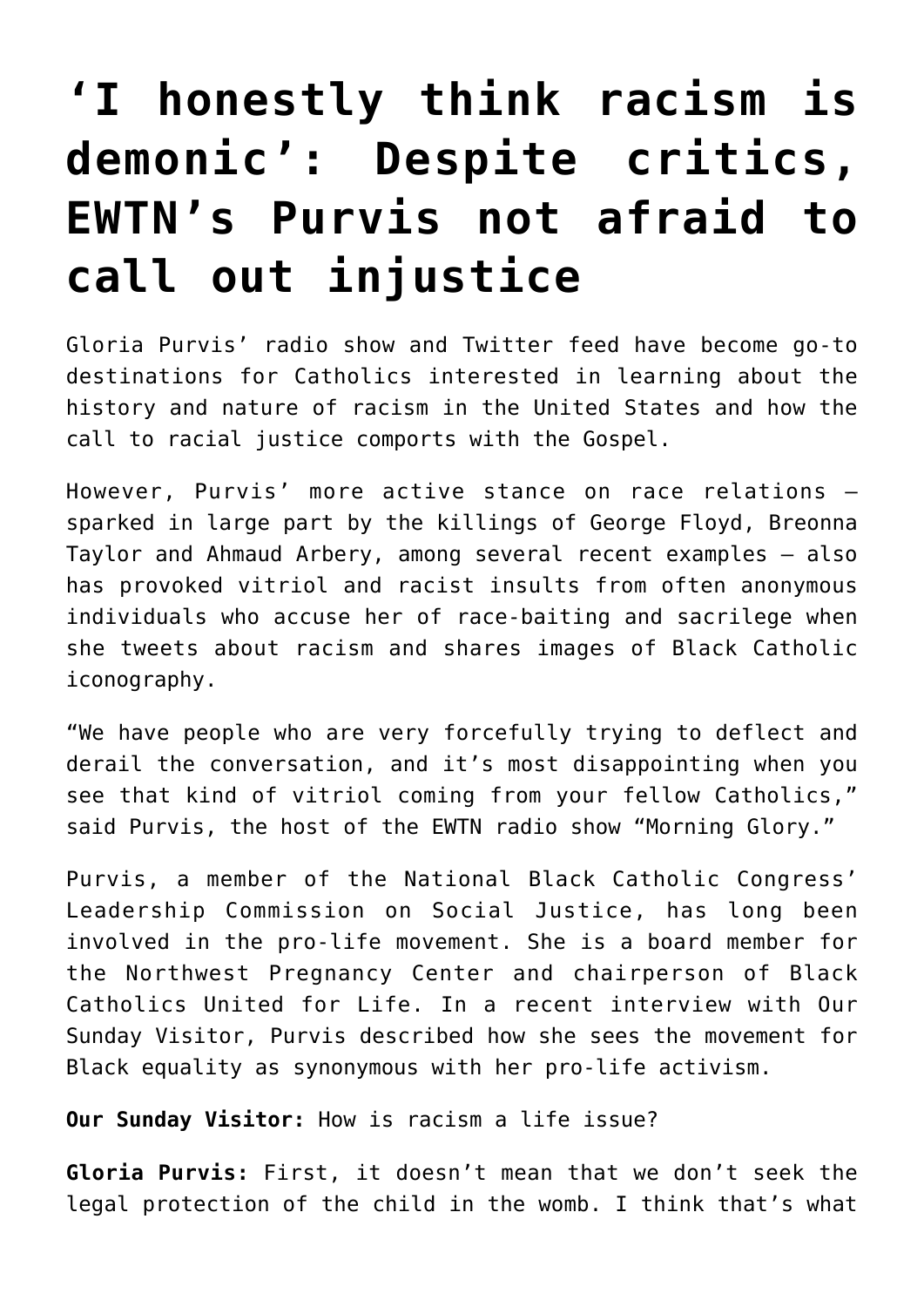everybody is so worried about. What it means is that because we believe in the dignity of the person from the womb to the tomb, we have a Gospel imperative to protect and defend the oppressed and vulnerable. We then have, by our Gospel call, a responsibility to defend the lives of people who are the subject of being treated unjustly because of their race.

So we need to look at not only personally racist behavior but what some people call structures of sin, which is perhaps an easier way to consider systemic racism — cultural practices, attitudes and traditions that are racist and which lead to a diminishment of Black people as human persons. We should be examining all that, because those are the many things that lead to police brutality, that lead to the devaluing of Black lives across the board, whether it's substandard medical care, negative outcomes in education and housing. All these things come into play. At some point, someone made a deliberate decision to enact policies that on their face may not have explicitly said, "We're going to harm this community," but their intention was to do so, and the way these laws and practices are followed has most definitely led to that.

**Our Sunday Visitor:** What kind of reactions have you received to your radio segments and social media posts on racism?

**Purvis:** You have people who are openly hostile and angry, and don't want me to talk about it anymore, so they'd like to eliminate any access I have to a platform to be able to speak. They outright deny that racism exists. They call me a racebaiter. They resort to name-calling, because they don't want to confront the reality of this situation and have a conversation that is really difficult.

I've also had some positive experiences with people writing to me saying, "Thank you. I've never heard these things before, and it's led to some self-reflection." I will say, though, that the overwhelming hatred is palpable. So it is a light in the darkness to have people who say, "We understand this. We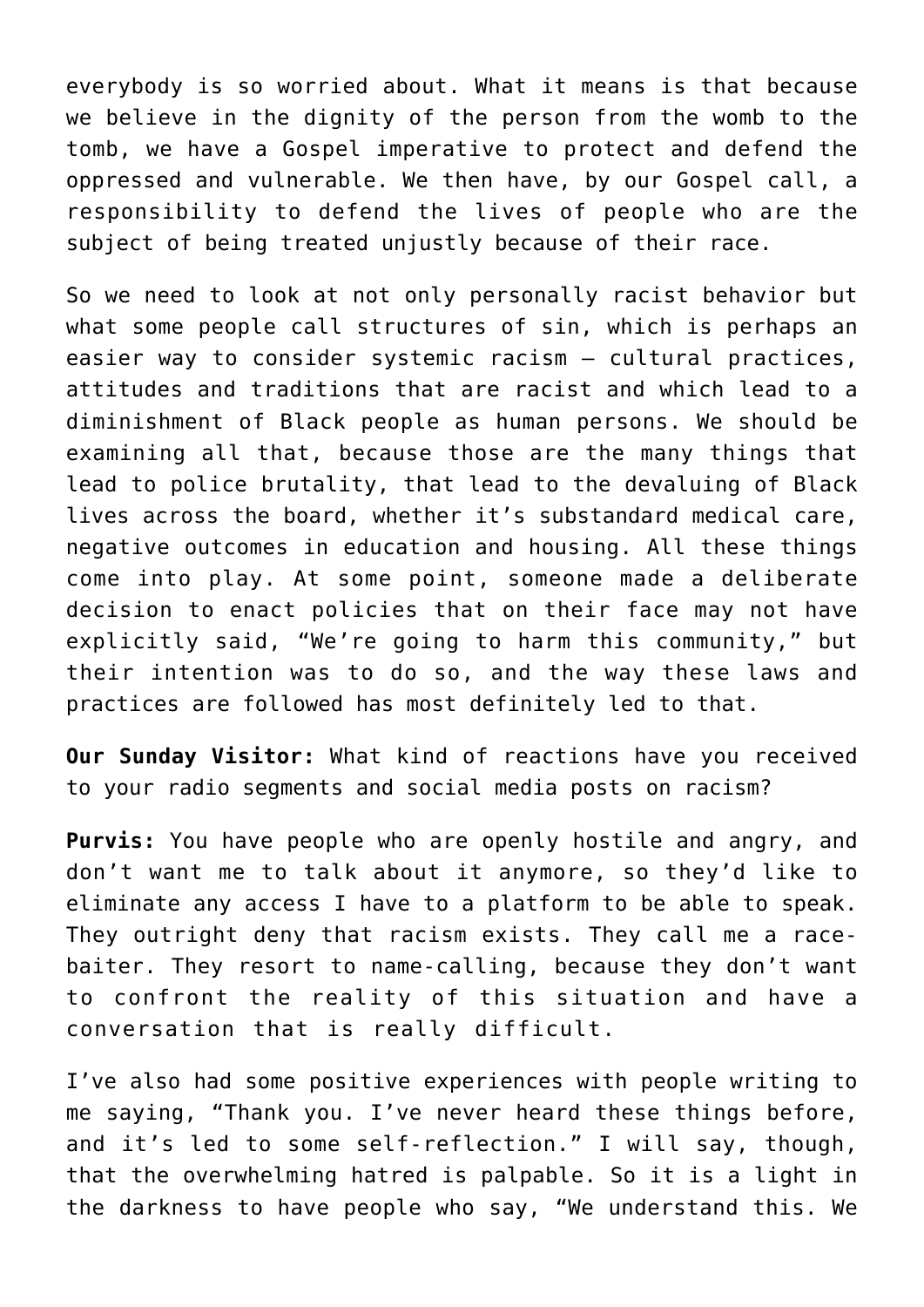support you. We want to change things because we want to serve the Lord."

**Our Sunday Visitor:** Where do you think the anger and hostility come from?

**Purvis:** The Devil. I honestly think racism is demonic. I think it's something we've never bothered to contend with seriously in this country. We haven't done it on a spiritual level. We haven't done it in terms of our policies to really try to effect change. We've done things like the Civil Rights Act and the Voting Rights Act, which are good, but I think we still have far to go.

There is this attitude of, "Why aren't you satisfied, Black people? It's better than what it was." That is an unfair question. Why should we be satisfied with anything less than being considered sons and daughters of the King and treated with that same dignity and respect that we deserve? To be satisfied with anything less than that is to be satisfied with anything less than the Gospel, and that's not what we want.

**Our Sunday Visitor:** In recent years, we've seen episodes of racial unrest after the police killings of Freddie Gray in Baltimore and Michael Brown in Ferguson, Missouri. What makes the present moment different?

**Purvis:** I think the brutality and coldness of the murder of George Floyd, the length of it, and being captured on film; I think all that makes a difference. With George Floyd, we saw in no uncertain terms the kind of brutality that Black people have been talking about for decades.

There was a time in the United States when Black people couldn't testify in court because their testimony was not considered to be trustworthy. Only a white person could testify, and only their witness could be trusted in court cases. So it feels like that right now in the sense that what Black people have been talking about for decades and what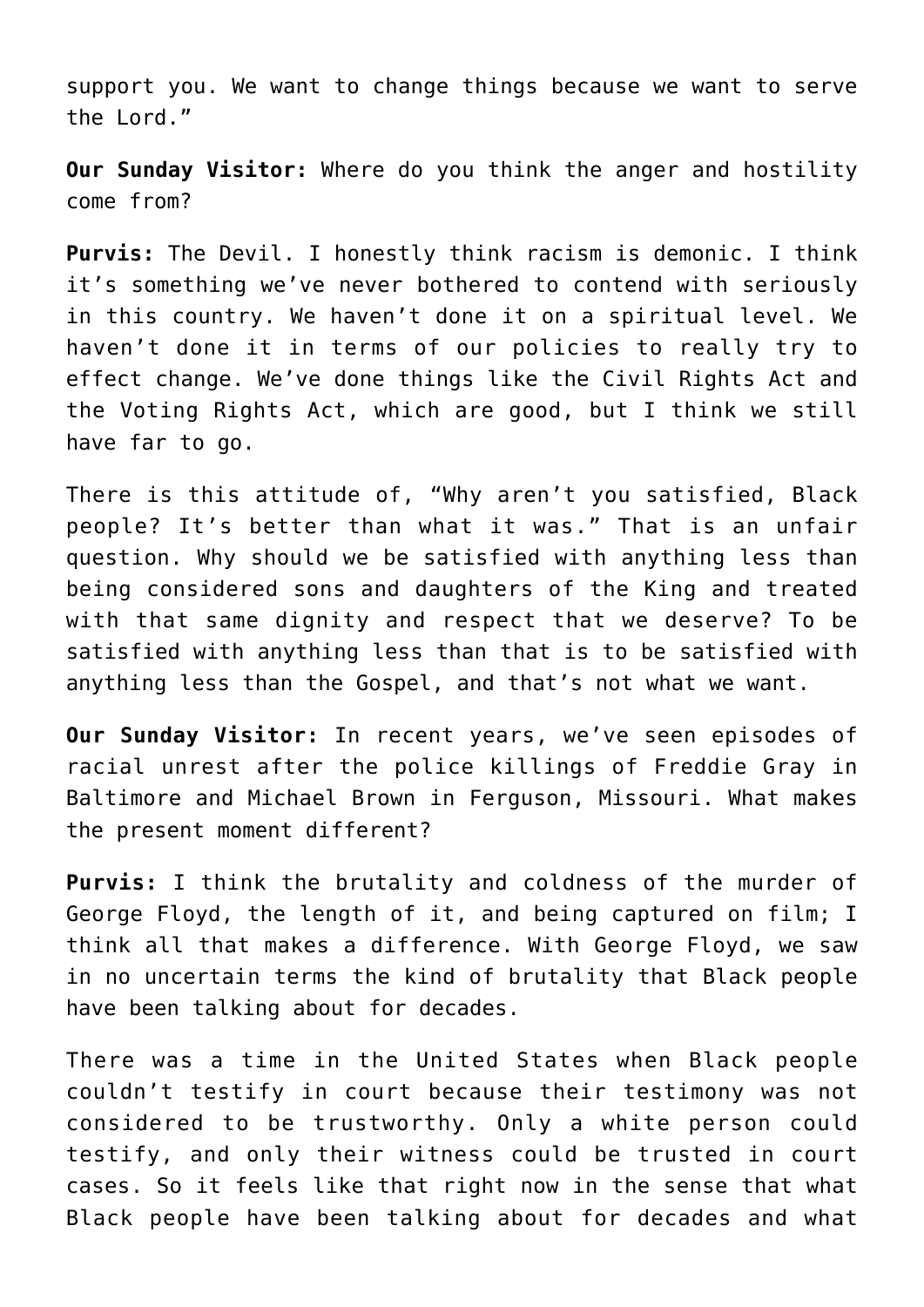we've been saying all this time has been discounted. Well, now we've got it on video, and very clearly on video.

**Our Sunday Visitor:** Are we seeing a national reckoning with racism?

**Purvis:** I think so. Black people are tired. We're fed up. I think people are past the point of caring and wanting to continue to dialogue with white people who are refusing to accept evidence that's right in front of them. That part scares me, because when we get past the point of wanting to dialogue, I don't know what's next. But people are angry rightfully so. And it isn't just from George Floyd. It isn't just from Ahmaud Arbery. It isn't just from Breonna Taylor, Tamir Rice or Eric Garner. These are things that have been happening for generations.

**Our Sunday Visitor:** When a white person tells you that systemic racism doesn't exist, what do you think?

**Purvis:** You know, I doubt they've even engaged with what the term means. I doubt they've read about it. A lot of times I don't think they know what systemic racism is. They've not encountered any of these things. I think they're just parroting stuff they've heard from whoever they follow on television or the radio. They haven't deeply and seriously engaged with the matter. They've been walking through this world only with their own perspectives, and they intend to keep it that way. I mean, people in our Church know clericalism exists and yet they don't ask for statistics.

**Our Sunday Visitor:** How have you been impacted personally by racism, both in society and in the Church?

**Purvis:** I grew up in the cradle of the Confederacy [in South Carolina]. I remember as an elementary school girl, coming home from Catholic school, waiting on the bus in downtown Charleston, when a pickup truck of Citadel cadets drove by. One guy pretend-aimed at me like he had a rifle or gun and he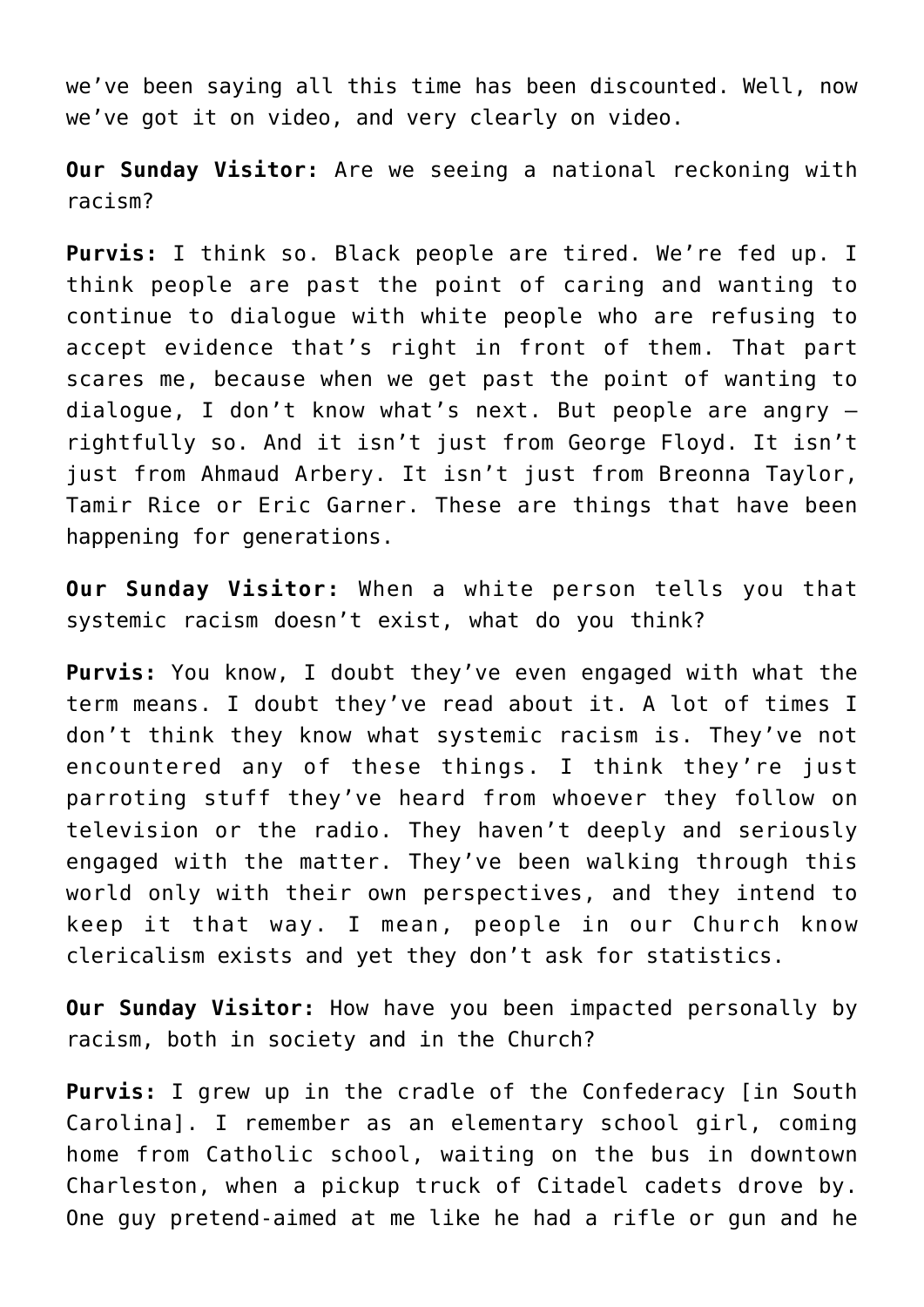was shooting me dead. And I just remember the vulnerability standing out there as a child at that moment and thinking to myself, "Why?"

Another thing I am willing to share is one time where I experienced racism in Catholic school. In high school, when I was a junior, I had just been elected to be the senior class president the following year. The juniors were all called to the gymnasium to talk about buying our class rings. When the guidance counselor stood up to announce me as the incoming senior class president, the guy who was selling the rings to us was appalled and disgusted. I remember this grown man, in his 50s, talking to the guidance counselor like, "She's the senior class president?" The guidance counselor said, "Yeah, these kids are really different now." And that's a very mild example.

**Our Sunday Visitor:** For Catholics who want to seriously engage the issue of racism and be an ally for people of color, what can they do?

**Purvis:** Challenge people. Call them to the carpet when they make casual racist statements. Call them out when they mock things. They need to be challenged and made to realize that what they're doing is putting their own souls in jeopardy. The devil has got a foothold in these people's lives. I think sometimes when other white people call them to task, they hear it better. When you already come from a place of not respecting Black people, you can't hear when a Black person is lovingly encouraging you to reconsider. They simply can't hear it. But from white people, who they automatically take as serious interlocutors, they perhaps can hear it. Engage with those people, lovingly.

**Our Sunday Visitor:** "Black Lives Matter" as a call to action seems to be a stumbling block for some Catholics because of the progressive politics of the co-founders of Black Lives Matter Inc. What do you say to that?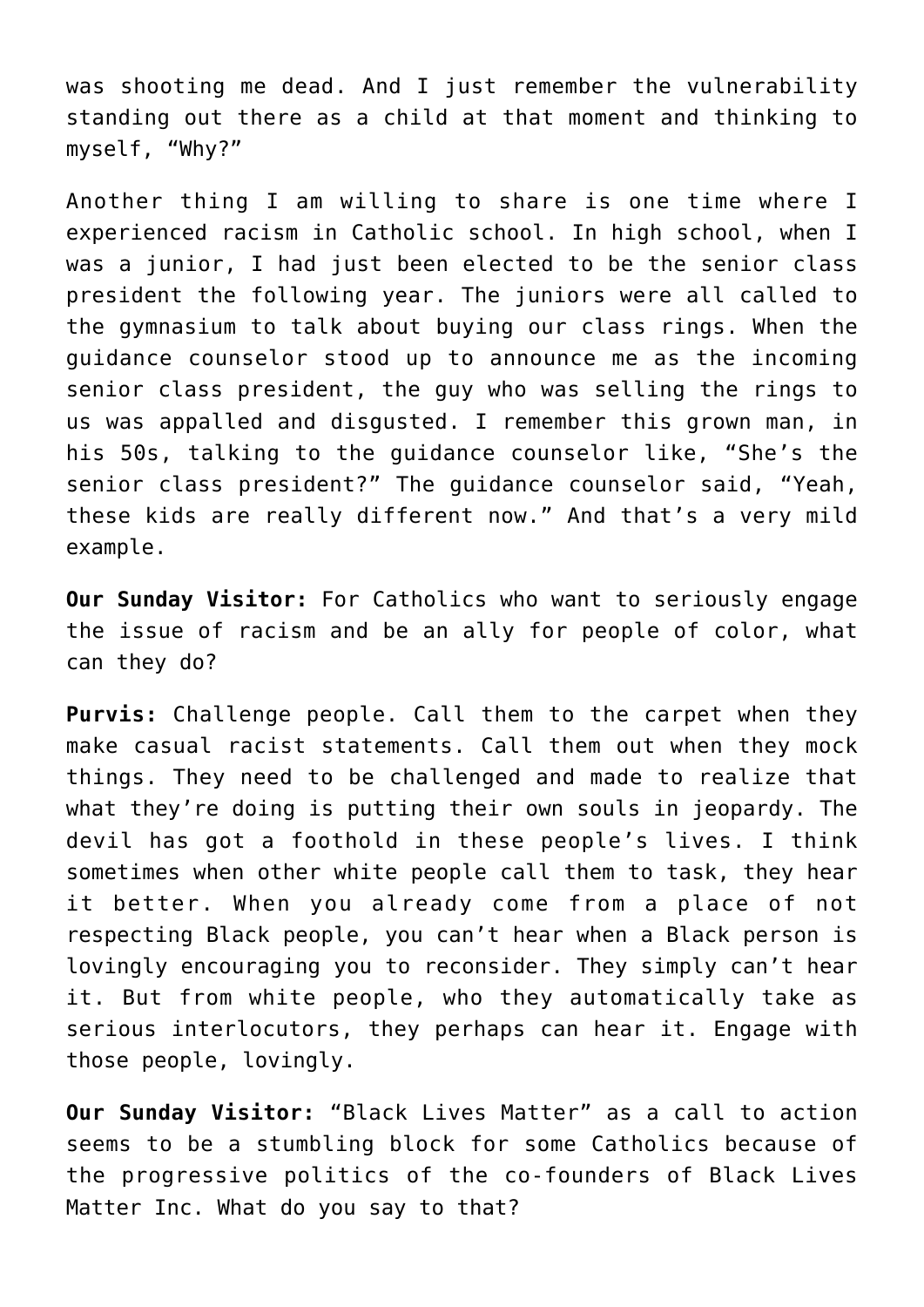**Purvis:** You know, many of the same people who haven't studied or read anything about systemic racism have a lot of time to get on the internet and search up and down about Black Lives Matter Inc. So it's not that they don't have the agency and ability to search and study from good sources. It's that they don't have the desire. They refuse to make distinctions between understanding that the phrase "Black Lives Matter" is not de-facto membership in the organization. They want to spend time talking about what's wrong with this organization here, and I'm like, "A man died in the street."

That's why I think all this focusing on an organization rather than on the cause is so silly. That group does not have a monopoly on truth. They don't own the movement. We all have a place in this. We can be involved in the racial justice movement from our own Catholic perspective. There's nothing stopping us. There's nothing wrong with us doing that. In fact, we should be doing these things.

**Our Sunday Visitor:** Despite the pushback, do you intend to keep highlighting racial justice on your radio show and Twitter feed?

**Purvis:** Oh yes, and what sustains me is prayer, prayer and more prayer. When you spend time meditating on the Lord, I can't describe the love that I feel, the love that I know is there. I couldn't imagine it any other way.

The truth also sustains me. I don't know why, but I've just never been the person who's too afraid to speak the truth among my Catholic brothers and sisters or even at work. When I worked in corporate America, I remember people saying things about the Catholic Church and I'd respond, "Actually, that's not correct. This is what we believe." I don't see myself stopping now, because Our Lord hasn't stopped. He's bringing us the truth, and as time unfolds and new things that are evil and contrary to the Gospel are presented to us, we need to speak and clarify what is beautiful, good and true. So yes, I